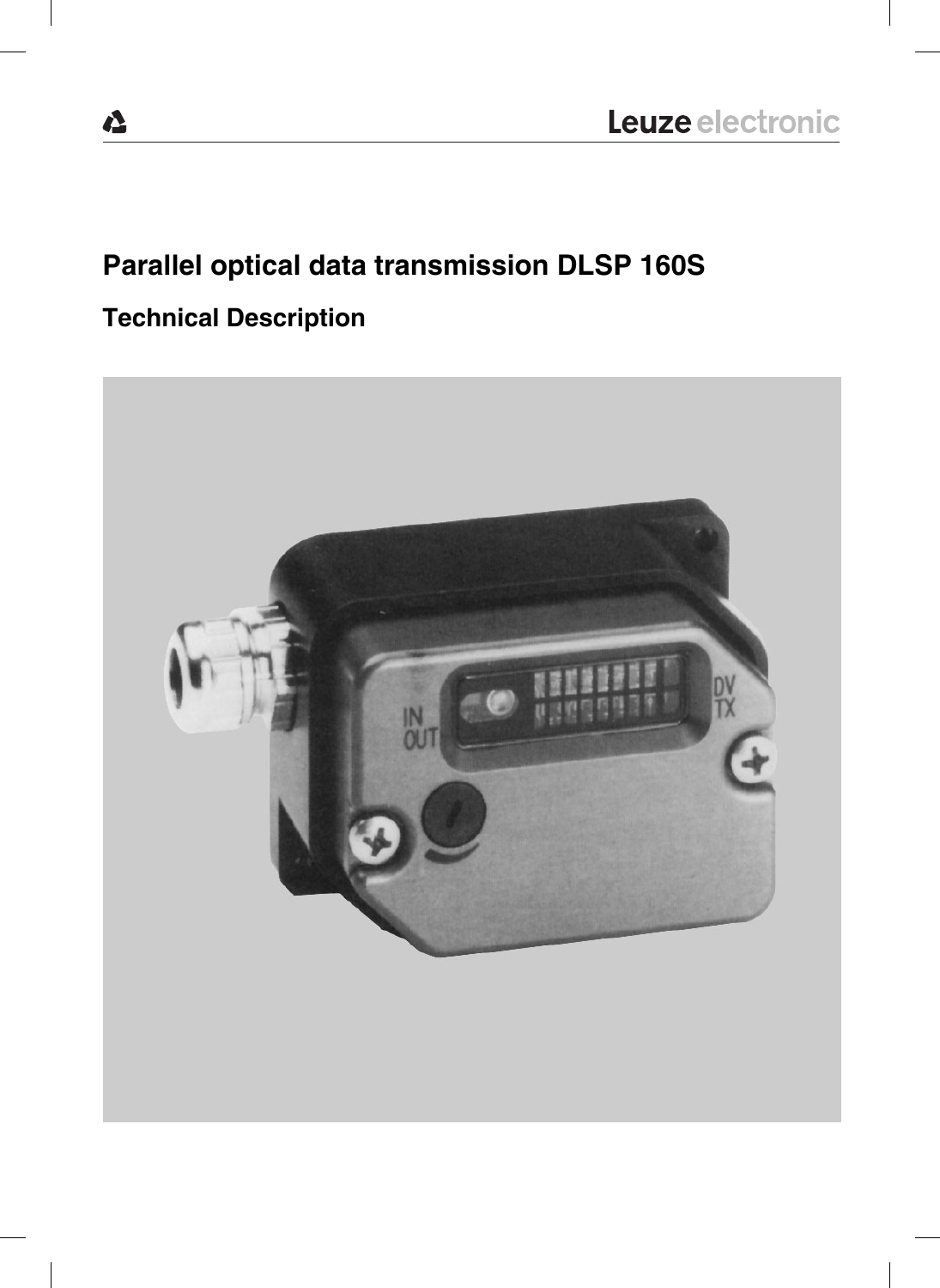© All rights reserved, in particular the rights of reproduction, and translation. Duplication or reproduction in any form (print, microfilm or data) may only be carried out with the expressed written consent of Leuze electronic GmbH + Co.

We reserve the right to make changes for the Technical improvement of the product.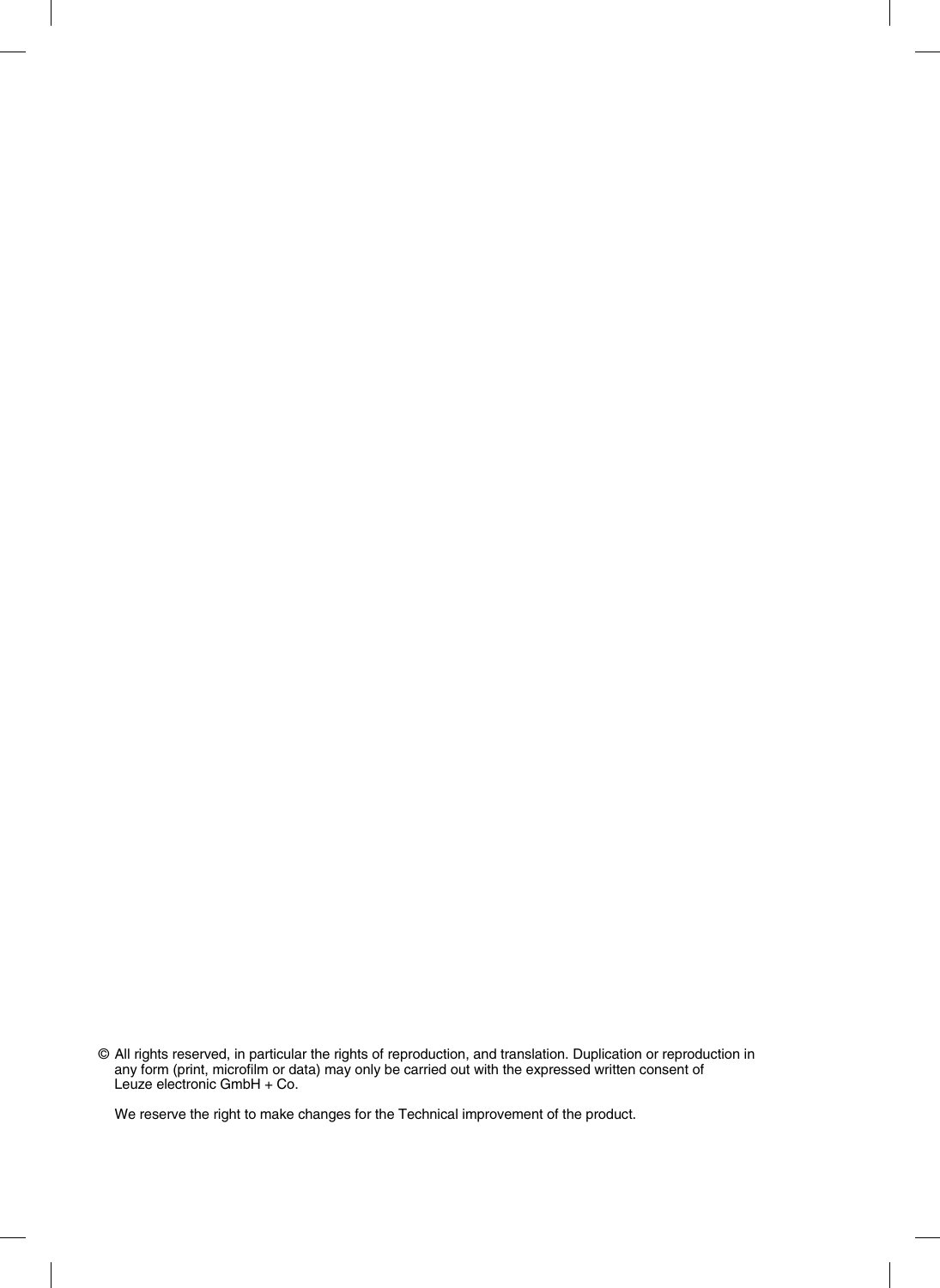# **Contents**

| 1            |                                                                   |  |
|--------------|-------------------------------------------------------------------|--|
| 1.1          |                                                                   |  |
| 1.2          |                                                                   |  |
| 1.3          |                                                                   |  |
| $\mathbf{2}$ |                                                                   |  |
| 2.1          |                                                                   |  |
| 2.2          |                                                                   |  |
| 2.3          |                                                                   |  |
| 3            |                                                                   |  |
| 3.1          |                                                                   |  |
| 3.2          |                                                                   |  |
| 3.3          |                                                                   |  |
| 3.4          |                                                                   |  |
| 3.4.1        |                                                                   |  |
| 3.4.2        |                                                                   |  |
| 3.4.3        |                                                                   |  |
| 3.4.4        |                                                                   |  |
| 4            |                                                                   |  |
| 4.1          |                                                                   |  |
| 4.2          | Operation of several DLSPs - extending the number of channels  11 |  |
| 4.3          |                                                                   |  |
| 4.4          |                                                                   |  |
| 5            |                                                                   |  |
| 5.1          |                                                                   |  |
| 5.2          |                                                                   |  |
| 5.3          |                                                                   |  |
| 5.4          |                                                                   |  |
| 6            |                                                                   |  |
| 6.1          |                                                                   |  |
| 6.2          |                                                                   |  |
| 6.2.1        |                                                                   |  |
| 6.2.2        |                                                                   |  |
| 6.2.3        |                                                                   |  |
| 7            |                                                                   |  |
| 8            |                                                                   |  |
|              |                                                                   |  |
| 9            |                                                                   |  |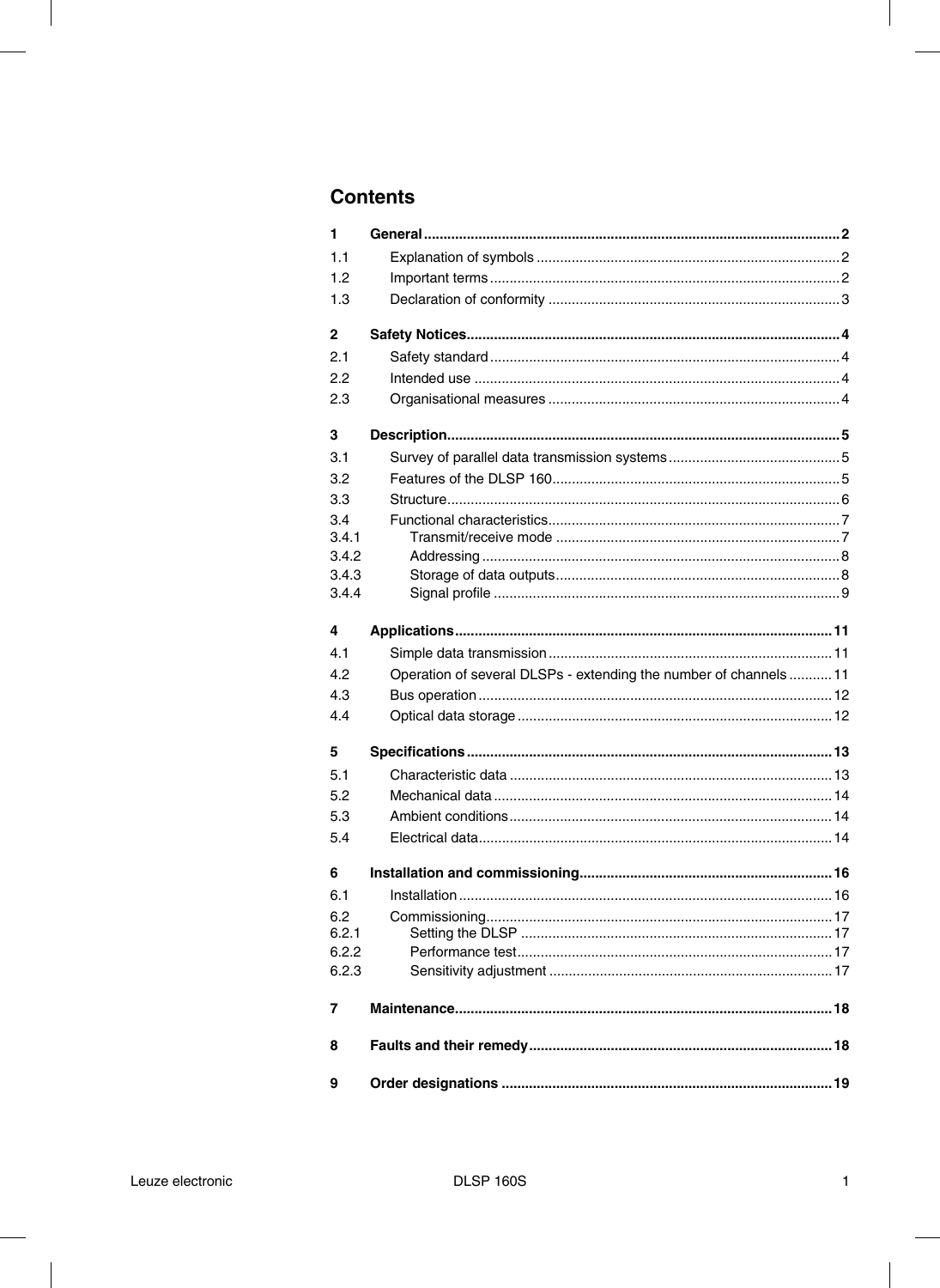# **1 General**

#### **1.1 Explanation of symbols**

The symbols used in this technical description are explained below.



#### **Danger !**

*This symbol is positioned in front of remarks or warnings which must be heeded without fail. Failure to comply with these instructions can lead to personal injury or damage to property.*



#### **Notice**

*This symbol indicates places in the text where supplementary information is offered on the installation and handling of data transmission units.*

- ☞ Cross reference to other chapters or other documentation.
- **→** This symbol indicates activities which must be carried out.
- *Italics* To permit you to find information quickly, key words are listed in the left-hand column in italics.

#### **1.2 Important terms**

- *DLSP* Type designation for Leuze electronic data transmission units with parallel interface. The transmitter and receiver are accommodated in a single housing.
	- DLSP 160S Type designation for the electronic and display unit.
	- AT 160xx Type designation for the connection unit. "xx" stands for the various configurations.
- *Tristate* High-resistance status of an output. In this status, for example, connected bus conductors are not subjected to load.
- *Semi-duplex* Transmission and reception of data take place in alternating sequence.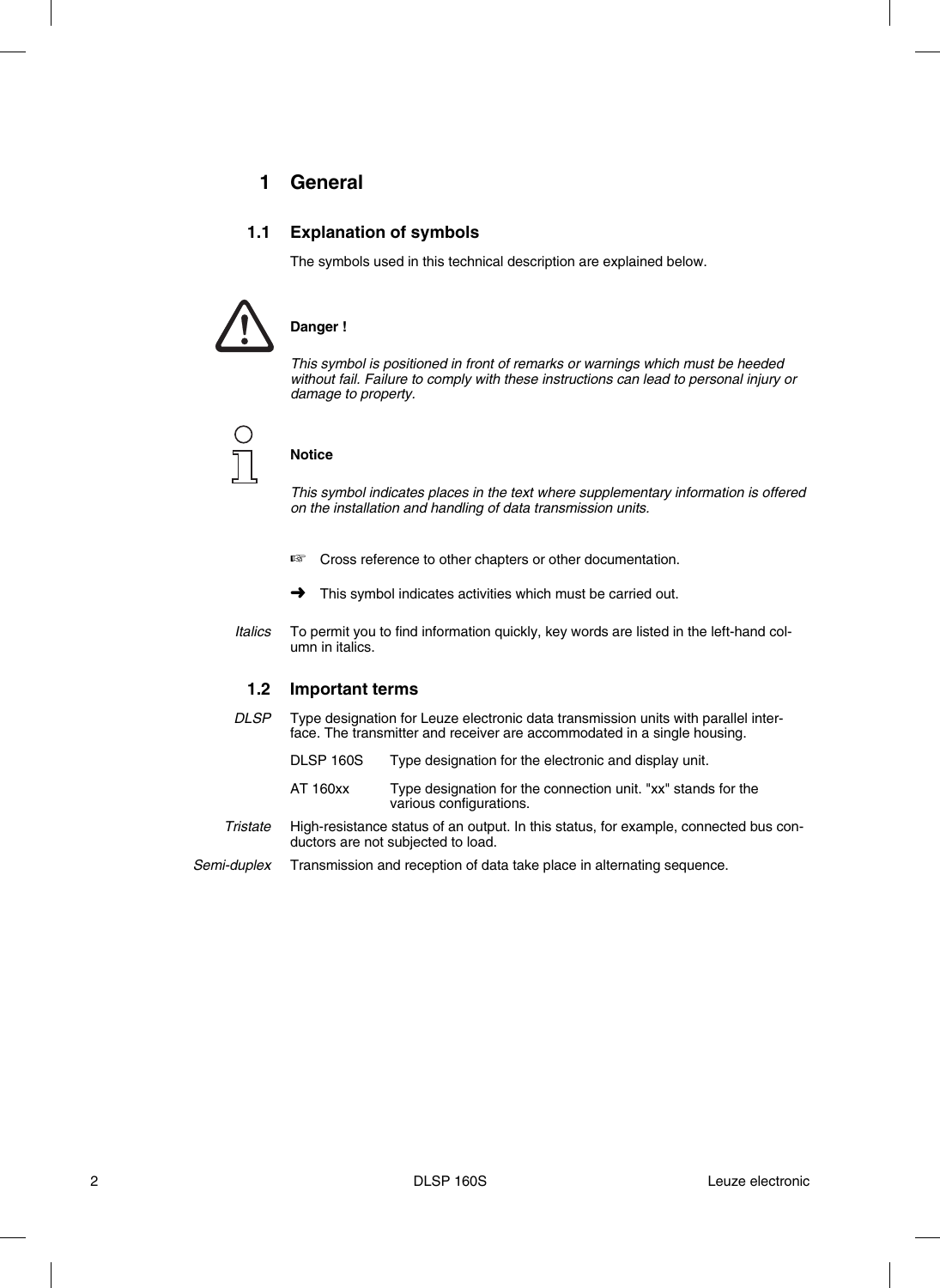#### **1.3 Declaration of conformity**

The paralle optical data transmission units DLSP 160 have been developed and produced in accordance with the applicable European standards and directives.



#### **Notice**

*The corresponding declaration of conformity can be requested from the manufacturer.*

The manufacturer of the product, Leuze electronic GmbH + Co. in D-73277 Owen/Teck, possesses a certified quality management system in accordance with ISO 9001.

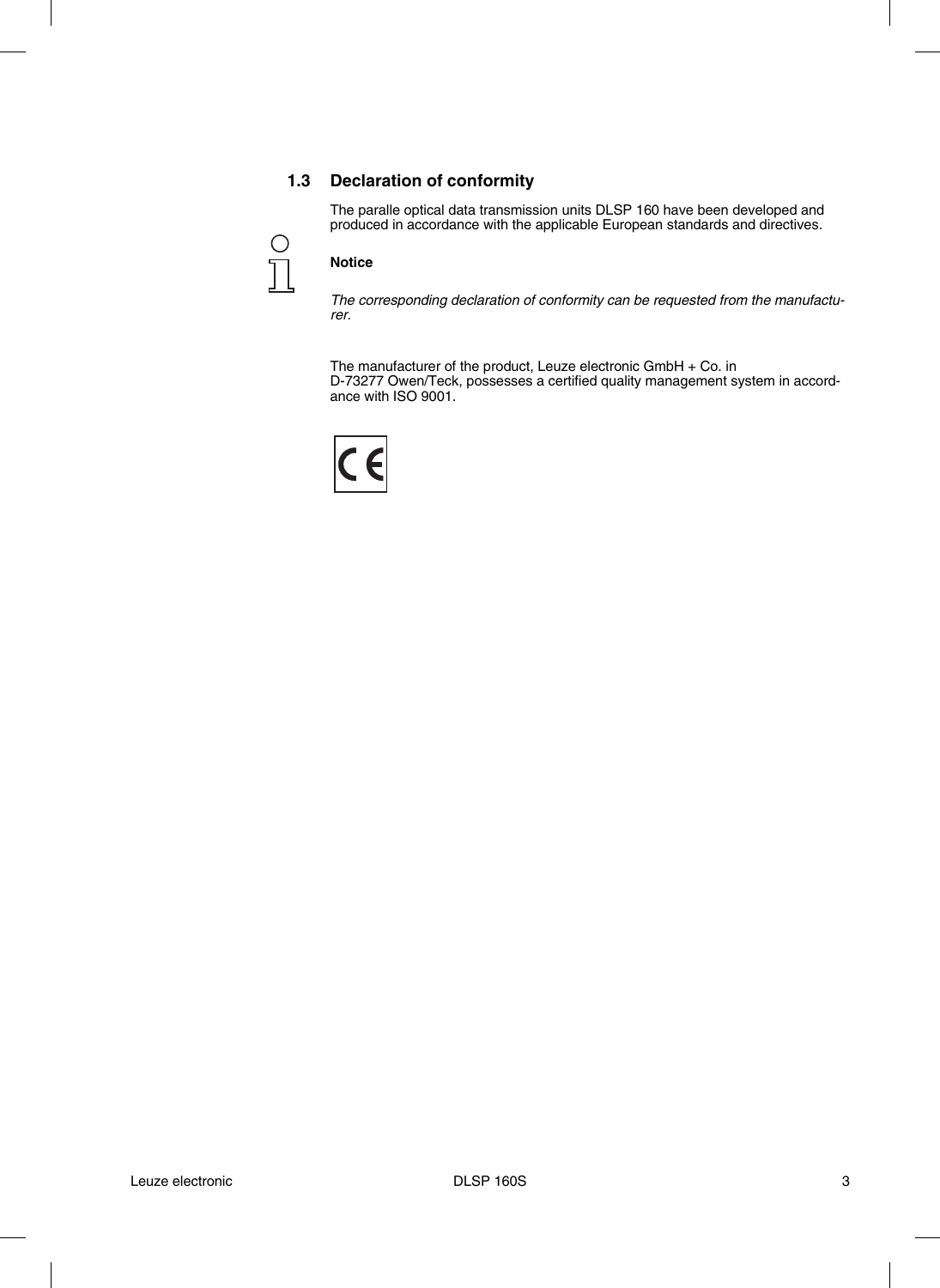# **2 Safety Notices**

#### **2.1 Safety standard**

The data transmission unit DLSP has been developed, produced and tested taking into account the applicable safety standards and is in compliance with the state of the art.

#### **2.2 Intended use**



#### **Attention !**

*The protection of personnel and device cannot be guaranteed if the device is operated in a manner not corresponding to its intended use.*

Data transmission units of the DLSP series may only be used in areas in which interruption of data transmission, for example as a result of masking of the transmitter or receiver lens, cannot lead to damage or personal injury.

*Fields of application* The DLSP is particularly suited to the following fields of application:

- Automatic guided vehicle systems to VBG 12b
- Rack handling devices, warehouse transport systems etc.
- Trolley conveyors
- Optical rotary transfer units
- Storage and handling systems
- Optical data storage systems

#### **2.3 Organisational measures**

*Documentation* All specifications made in this technical description, in particular the section "safety remarks" must be observed without fail.

The technical description should be kept readily accessible at all times.

- *Safety regulations* All applicable legislation and rulings of the relevant professional associations must also be complied with.
- *Qualified staff* Installation, commissioning and maintenance may only be carried out by suitably qualified staff.

Electrical work may only be carried out by qualified electricians.

*Maintenance and repair* All maintenance work on the DLSP must be carried out in accordance with the instructions in this manual. Repairs may only performed by the Leuze electronic aftersales service.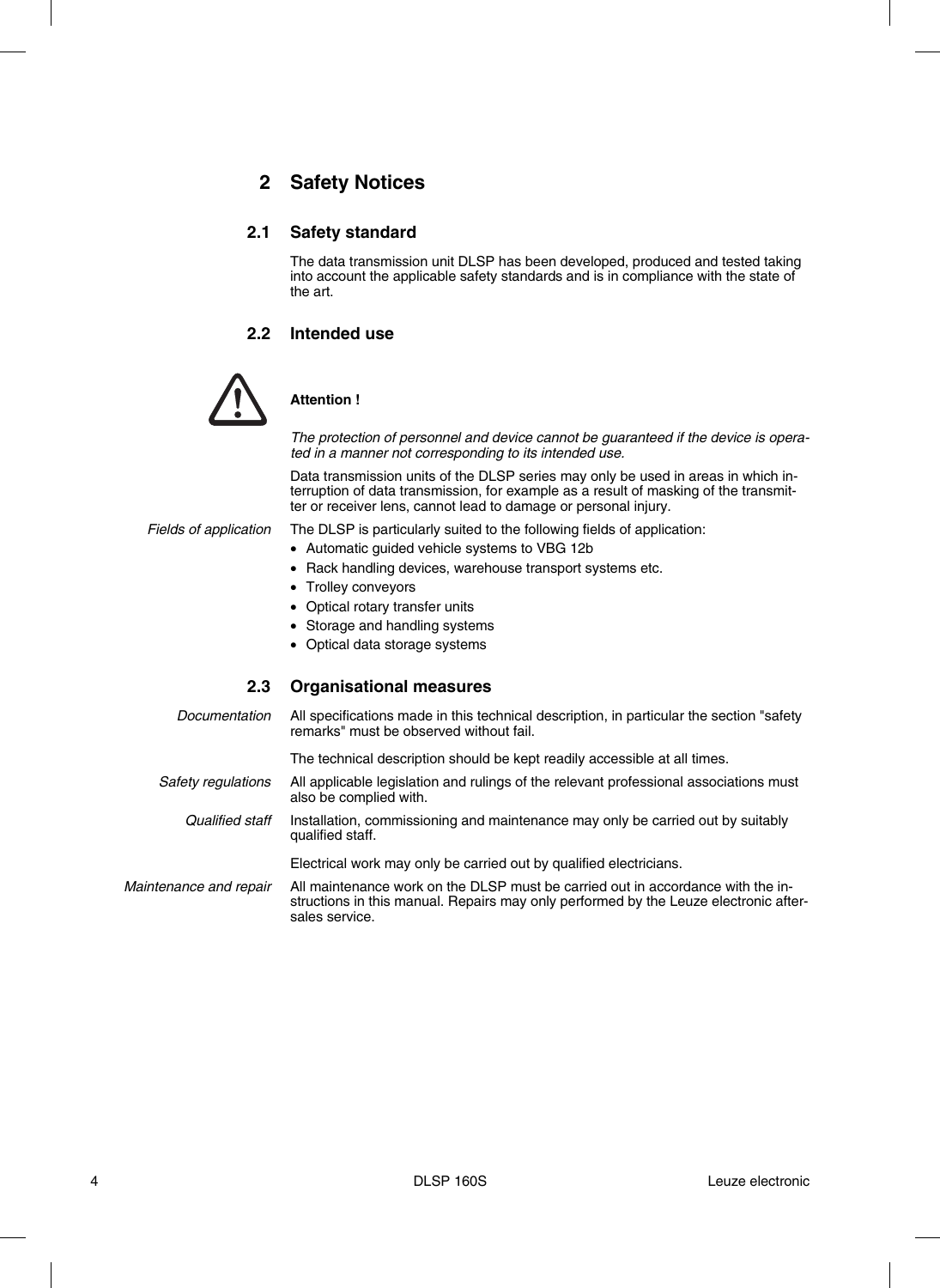# **3 Description**

#### **3.1 Survey of parallel data transmission systems**

- *Functional characteristics* The data transmission unit DLSP is a no-contact device for the transmission of electrical signals. Each unit is equipped with 8 inputs and outputs. The transmitter transforms the input signals into a serial telegram which is carried by an invisible light beam to the receiver. Here, the telegram is read out again in the form of electrical signals at the outputs. Data transmission takes place simultaneously in both directions.
	- *Application* Because the transmission method involves no contact and is insensitive to interference, the DLSP can be used even in tough industrial environments, in particular where movement is unavoidable.

Using the DLSP, all types of vehicle (AGVS, rack handling vehicles, warehouse transport systems etc.) can now be effectively controlled without cumbersome trailing cables and temperamental sliding contacts.



#### **Fig. 1** DLSP

#### **3.2 Features of the DLSP 160**

The data transmission unit DLSP is characterized by the following features:

During installation  $\bullet$  Minimal space requirement (base plate 75 x 46 mm<sup>2</sup>)

- Rapid assembly due to two-part structure with terminal plate or mounting and a plug-on electronic unit
- Quickly installed using eff icient connection methods (solder terminals, ribbon cable, or spring-type terminals)
- Transmitter and receiver in a single housing (same units)
- Simple, rapid alignment with wide beam angle
- Simple commissioning with display of inputs and outputs
- No transmission parameter setting work required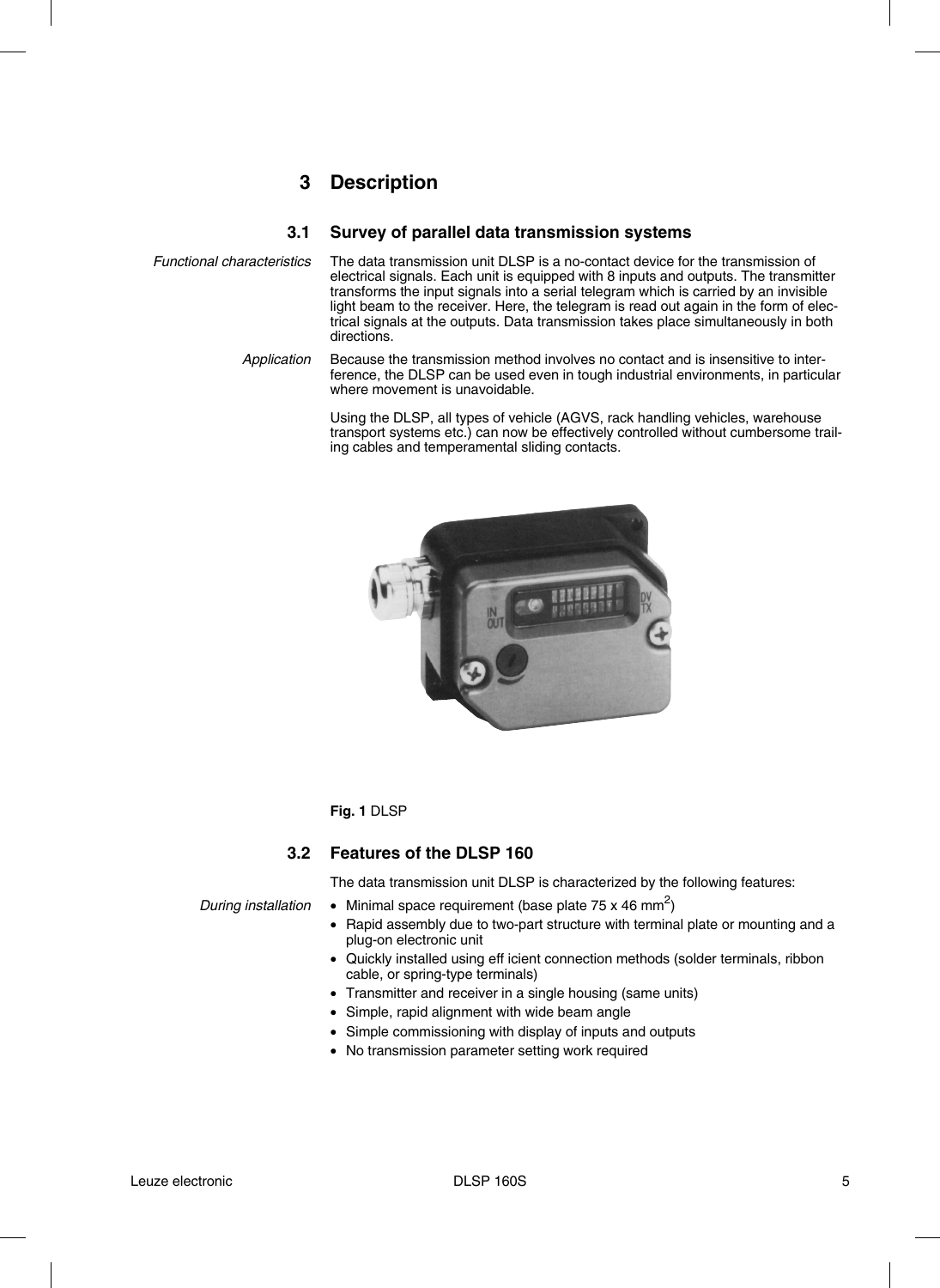#### *In operation* • Very high transmission rate (max. 400 μs per telegram)

- Reliable transmission due to ample performance reserve
- Insensitive to interference
- Insensitive to outside light
- Multiple transmission repeats
- Storage of output signals
- Adjustable transmit and receive addresses

#### **3.3 Structure**

- *Housing* The data transmission unit DLSP is accommodated in a durable housing. Each unit comprises a transmitter and receiver. The housing is protected against the effects of splash water (IP 65).
- *Displays* There are 18 LEDs located on the front of the unit which indicate the operating status of the DLSP, as well as signals to the inputs and outputs.
- *Setting* The range can be set by altering the sensitivity of the receiver at a potentiometer.
- *Installation* The connection unit AT 160xx is prepared for screw mounting onto panels or brackets (dimensional drawing: see Specifications).
- *Connection* Depending on the configuration of the connection unit, the DLSP is connected by means of solder terminals, spring-type terminals or ribbon cable with crimp-type connection. Cable feed-in is either at the side or through the rear wall by means of a cable gland.



#### **Fig. 2** DLSP structure

- 1 Electronic and display unit DLSP 160S
- 2 Sensitivity setting
- 3 Transmit/receive window
- 4 Input/output status displays
- 5 Connection unit AT 160xx (mounting, connection)
- 6 Cable gland (rear wall)
- 7 Cable gland (side)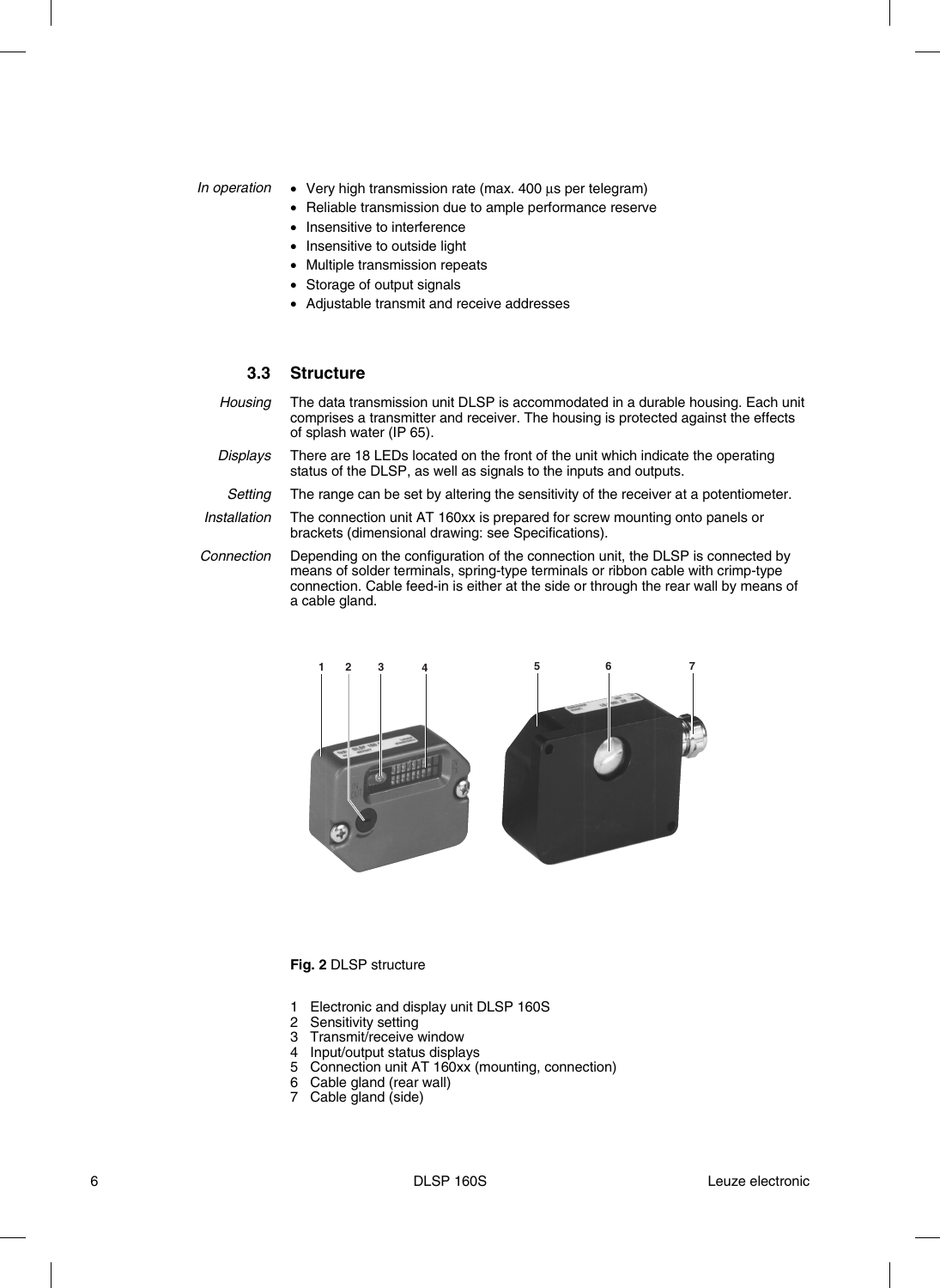#### **3.4 Functional characteristics**

#### **3.4.1 Transmit/receive mode**

| Transmission                          | Every DLSP comprises a transmitter and a receiver. The transmitter transforms ac-<br>tive data signals at the 8 data inputs into a serial telegram. The transformation pro-<br>cess is performed using pulse pause modulation (PPM). The logic statuses "O"<br>and "I" at the inputs correspond to pauses of differing lengths between 2 pulses. |
|---------------------------------------|--------------------------------------------------------------------------------------------------------------------------------------------------------------------------------------------------------------------------------------------------------------------------------------------------------------------------------------------------|
| Signal transmission                   | The serial telegram is converted into a modulated light signal. Transmission takes<br>place using invisible infrared light. The transmission time is around 400 µs (8 sig-<br>nals in each direction).                                                                                                                                           |
| Receiving                             | The receiver reconstructs the serial telegram from the received light signal (de-<br>modulation).                                                                                                                                                                                                                                                |
| Data output                           | Following serial-parallel transformation, the signals are available at the 8 outputs.<br>The output signals can be optionally saved or not saved.                                                                                                                                                                                                |
| Data safety                           | The high degree of data safety offered by the DLSP is guaranteed by a check of<br>amplitude, address and parity, repetition of each telegram and the indication of<br>valid data with the Data Valid (DV) signal.                                                                                                                                |
| Transmission in<br>parallel operation | Transmission takes place using the burst mode, i.e. each telegram is transmitted in<br>the form of a short package with a long pause between 2 telegrams. The scanning<br>ratio is appr. 1:100. Data is actually being transmitted for only 1 % of the unit's duty<br>cycle.                                                                     |
|                                       |                                                                                                                                                                                                                                                                                                                                                  |
|                                       | Nation                                                                                                                                                                                                                                                                                                                                           |

JΙ

#### **Notice**

*During parallel operation of several DLSPs, the possibility of mutual interaction cannot be excluded. If interference between neighbouring transmissions paths (see page 13) occurs, mount small metal lateral shielding plates between the individual units. They should extend approx. 5 - 10 cm beyond the front surface of the unit.*

Both the units forming a transmission path can transmit and receive. Data is transmitted and received using the handshake mode, i.e. in alternating sequence. Synchronization is taken care of automatically by the DLSP.

*Benefit* Both the units forming a transmission path operate on an identical basis, i.e. no master/slave operation and no need for different settings.



**Fig. 3** Transmit/receive principle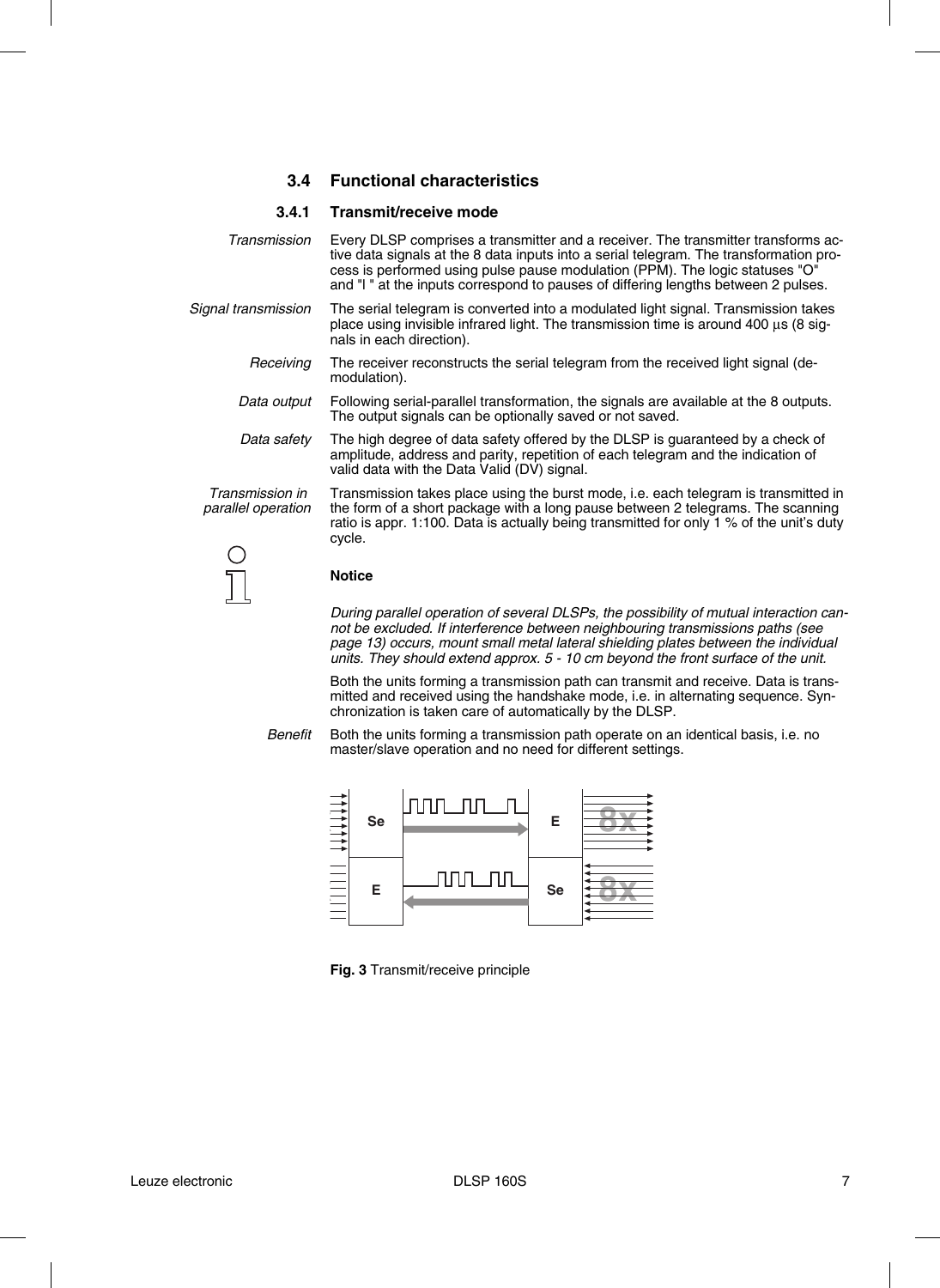#### **3.4.2 Addressing**

The DLSP can be addressed by means of DIP switches. Separate setting of four different addresses is possible using 2 x 2 DIP switches for the transmitter and receiver.

Data transmission is only possible if the transmit and receive address of a transmission direction are in agreement. The transmit and receive addresses of one unit do not need to be identical.

*Benefits* This permits several transmission paths to be set up even in restricted conditions, with up to 32 parallel transmission channels achievable in both directions. By address differentiation between transmitter and receiver, it is possible to define interleaved transmission ranges.



**Fig. 4** Interleaved transmission



#### **Notice**

*When operating several DLSP units in parallel, a minimum distance between the single units has to be kept. This minimum distance depends on the application, e.g.:*

- Transmission while a vehicle is passing by
- Constant transmission with variable transmission distance (see "Transmission in parallel operation" above)

#### **3.4.3 Storage of data outputs**

The DLSP's data outputs can be stored if required. In this case, when the light beam is interrupted, the output data is retained.

The setting "save (0) / do not save (1)" is carried out using a DIP switch.

*Benefit* Following a data exchange, the outputs can be scanned at any time.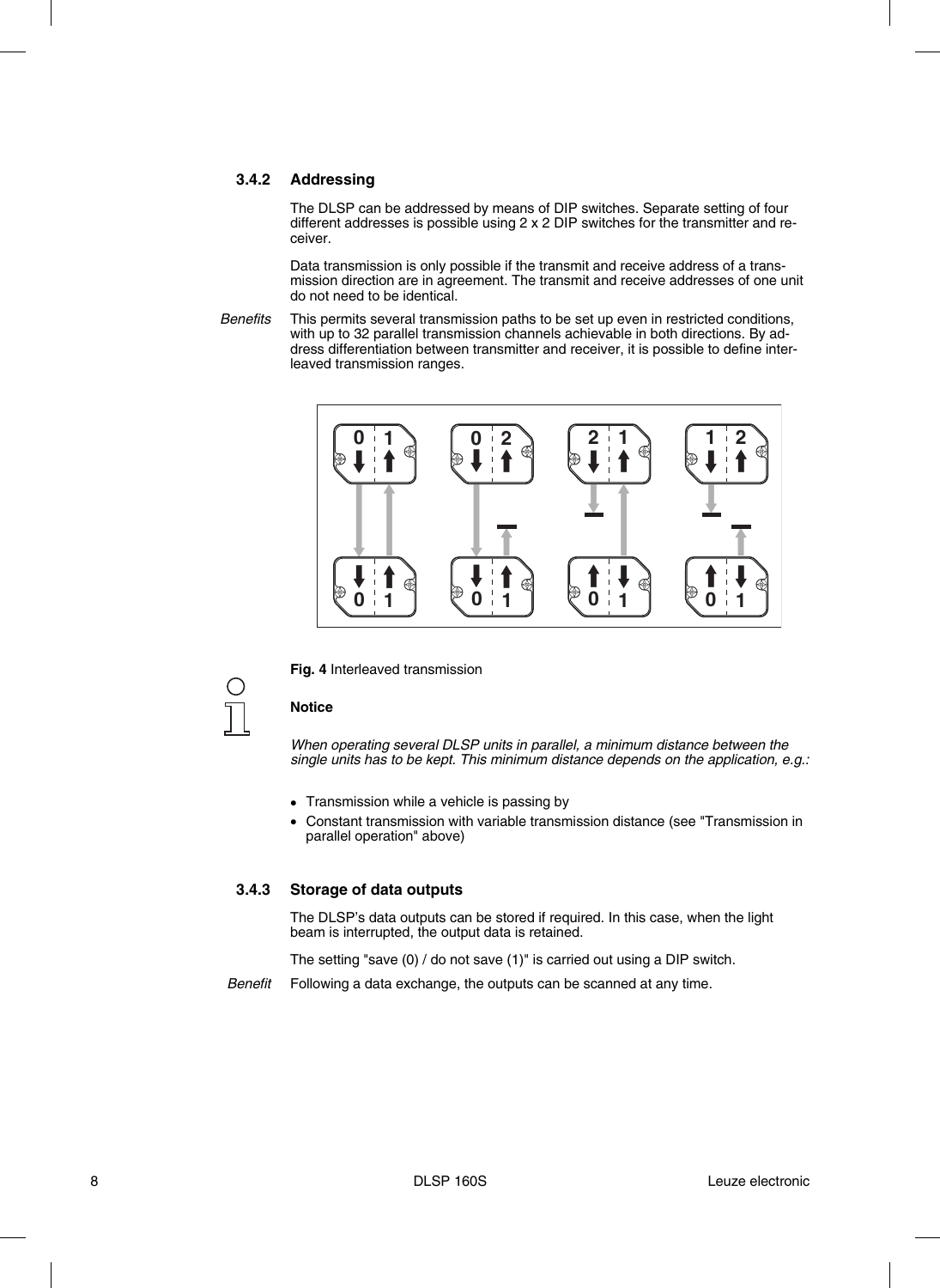



### **3.4.4 Signal profile**

Fig. 6 demonstrates the signal profile from the transmitter to the receiver during transmission of 1 serial telegram.



**Fig. 6** Signal profile

| Data inputs (DI)       | The signals at the 8 data inputs are transformed into a serial telegram with a parity<br>bit and an address, and transmitted.                                                               |
|------------------------|---------------------------------------------------------------------------------------------------------------------------------------------------------------------------------------------|
| Transmit input (TX)    | With the positive flank of the TX signal, the waiting data is taken over by the inputs<br>and transmitted. The transmit signal must be applied for at least 300 µs.                         |
|                        | Continuous activation of TX is possible, in which case the input data is transmitted<br>continuously.                                                                                       |
|                        | In the case of inactivation, transmission of the current telegram is completed. TX<br>does not affect the receiving characteristics.                                                        |
| <b>Benefits</b>        | • The receiver never receives garbled telegrams                                                                                                                                             |
|                        | • Point-by-point data transmission is possible (transmission of a single telegram)                                                                                                          |
| Data valid output (DV) | This output signals the presence of valid data at the receiver. In the event of a<br>faulty transmission or if the light beam has been interrupted, the output remains in-<br>active ("O"). |
| Data outputs (DO)      | In the no-signal status, the outputs are set at "O", active signals are indicated by "I".                                                                                                   |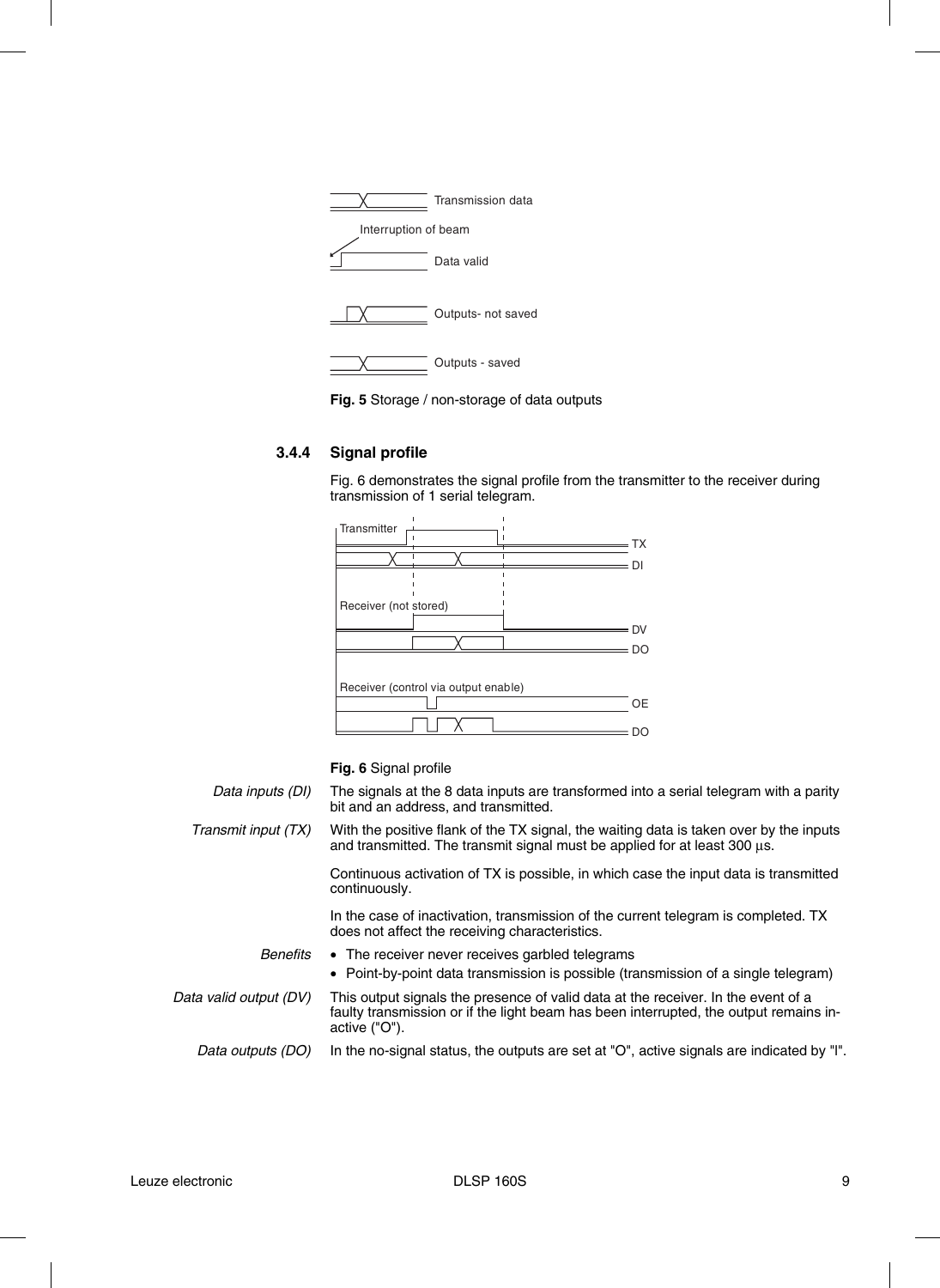

#### **Notice**

*If no data transmission takes place (e.g. TX in "O" status), all 8 outputs are set to "O".*

*Output enable input (OE)* If a "l" is applied at this input, the outputs are switched to the active operation status, i.e. it is possible for received signals to be read out. A "0" at this input results in "0" at all the outputs and the green indicator LEDs.

> *Benefits* The status of output drivers can easily be automatically checked by a programmable control system. "O" at the OE generally forces a signal change at the outputs.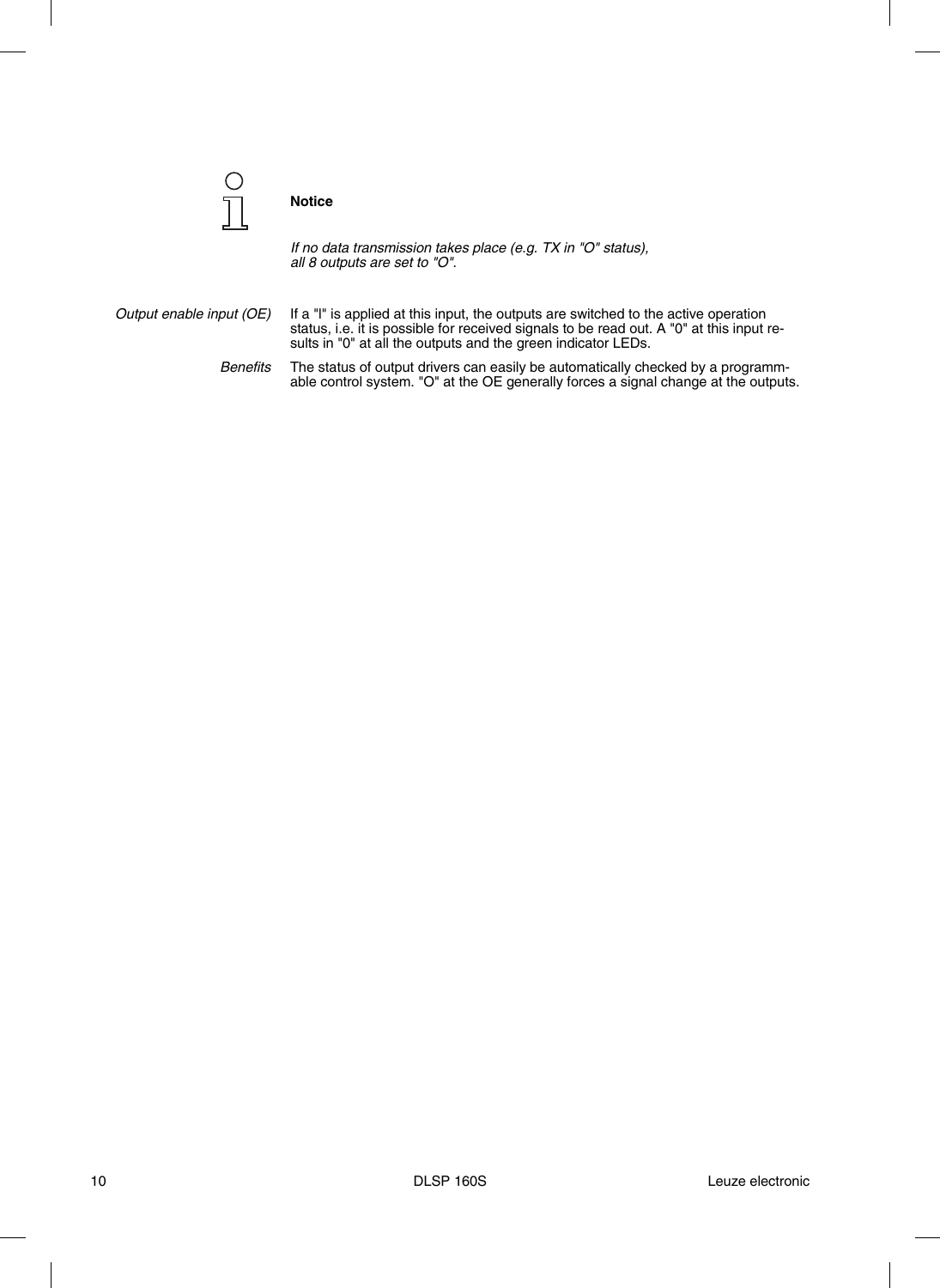## **4 Applications**

#### **4.1 Simple data transmission**

The DLSP permits non-contact data exchange, for instance between industrial trucks (automatic guided vehicle systems) and fixed stations.

*Benefits* The wide optical beam angle does away with the need for unit adjustment. Even where the automatic guided vehicle deviates from the ideal travel path, reliable data transmission still takes place. Transmission is possible while the vehicle travels past the fixed station.



**Fig. 7** Data exchange between the AGVS and the fixed station

#### **4.2 Operation of several DLSPs - extending the number of channels**

The facility for separate setting of the transmit and receive addresses permits

- parallel transmission of max. 32 signals per direction,
- interleaved transmission ranges.

With 2 (4) units operating in parallel, it is possible to transmit up to 16 (32) signals from the vehicle to the fixed station and back.

- By using different addresses, it is possible to prevent transmission between the fixed stations (1).
- By using different addresses, it is possible to prevent transmission between fixed stations positioned opposite each other (2).



**Fig. 8** Several DLSPs with addressing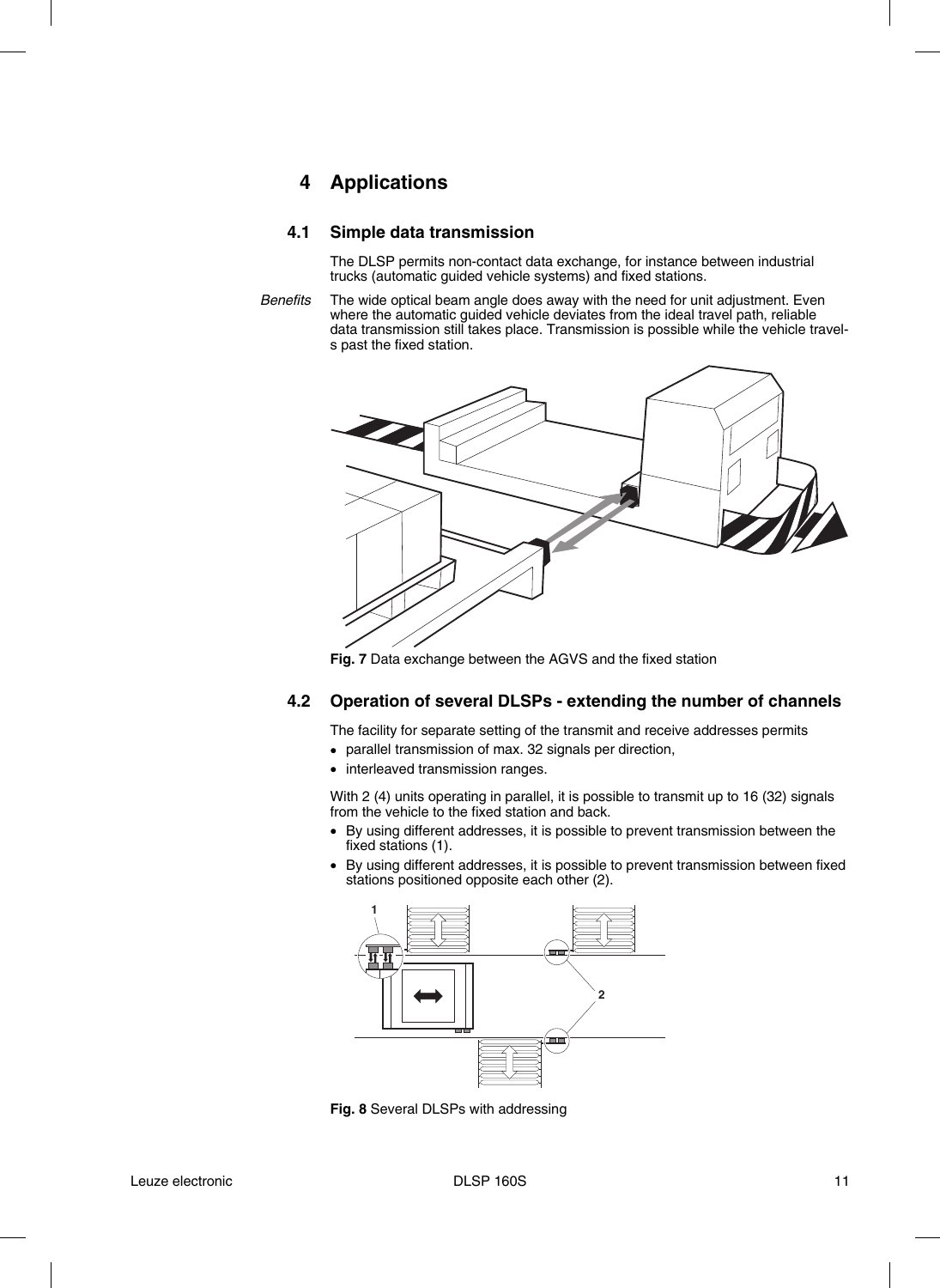#### **4.3 Bus operation**

The DLSP can also be used within bus systems, provided the following conditions exist:

- The 8 data inputs must be connected to the data outputs.
- For control of the transmission direction, the signals "Transmit" (TX) and "Output enable" (OE) are used.

In this way, it is possible to create, for example, isolated partial bus systems. By using up to 4 DLSP units per side, 32 bit wide bus systems can be configured.



**Fig. 9** DLSP in bus operation

#### **4.4 Optical data storage**

The DSLP offers the possibility of storing the output signals. This function can be used to configure the DLSP as a data storage device.

Application example:

• Information from a fixed station is transferred to a mobile station (storage device). These data are further directed to a corresponding fixed station.

DLSP setting - storage device

- Storage mode
- Connect inputs with outputs
- Transmit address: same as station receive addres
- Receive address: same as fixed station transmit address (output point)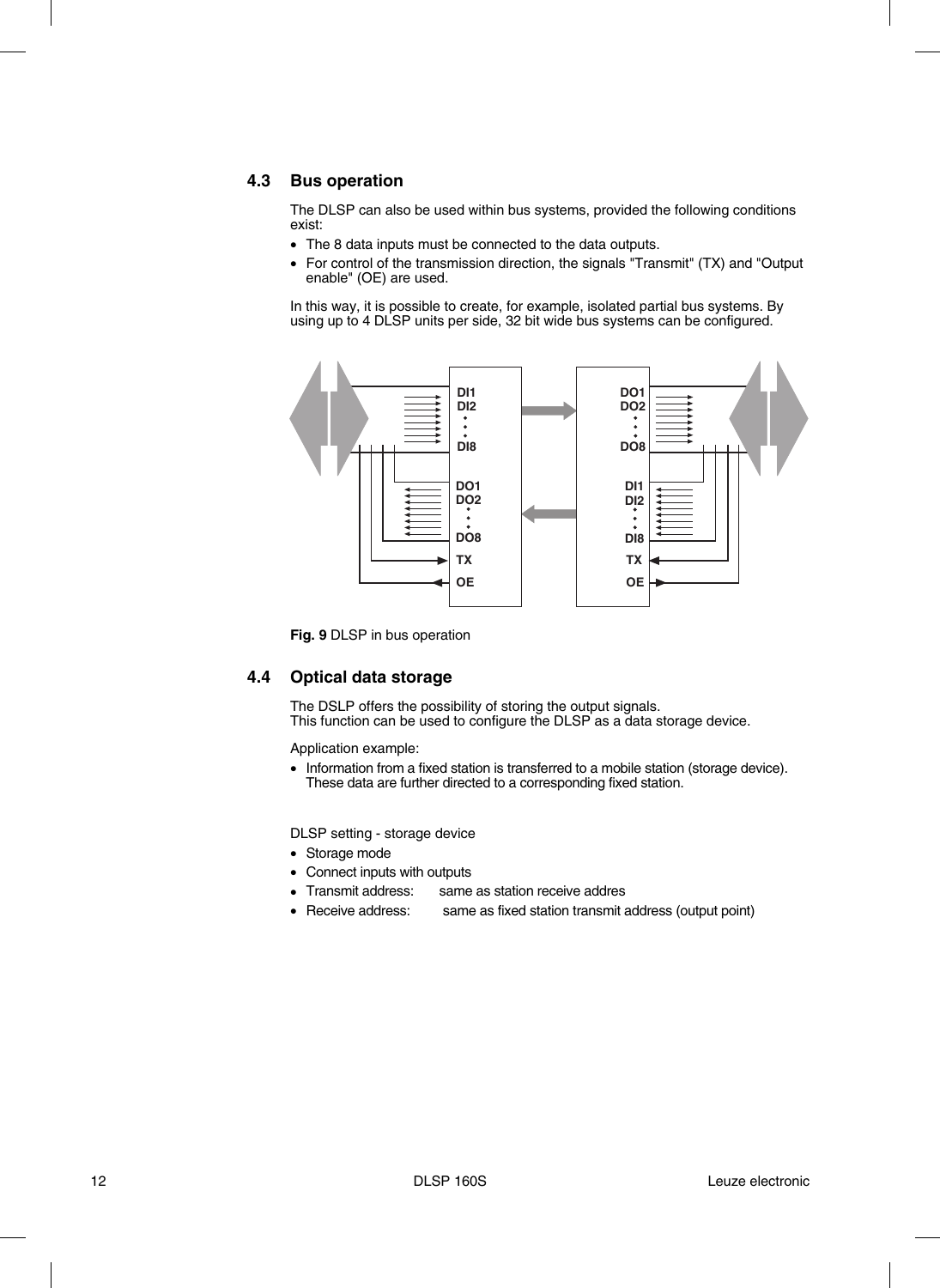# **5 Specifications**

#### **5.1 Characteristic data**

Manufacturer **Leuze electronic GmbH** + Co.

|                             | D-73277 Owen-Teck            |            |
|-----------------------------|------------------------------|------------|
| Transmission medium         | IR modulated light           |            |
| Modulation                  | Pulse Pause Modulation (PPM) |            |
| Range                       | $0 - 1.8$ m                  |            |
| Time per data exchange      | $< 400 \mu s$                |            |
| Resistance to outside light | 30 klux                      |            |
| Optical beam angle          | $+/- 20^{\circ}$             |            |
| EMC (IEC 801.4)             | Supply:                      | severity 4 |
|                             | I/0 conductor:               | severity 3 |
|                             |                              |            |

#### **Transmit / receive characteristics**

(all specifications in cm)



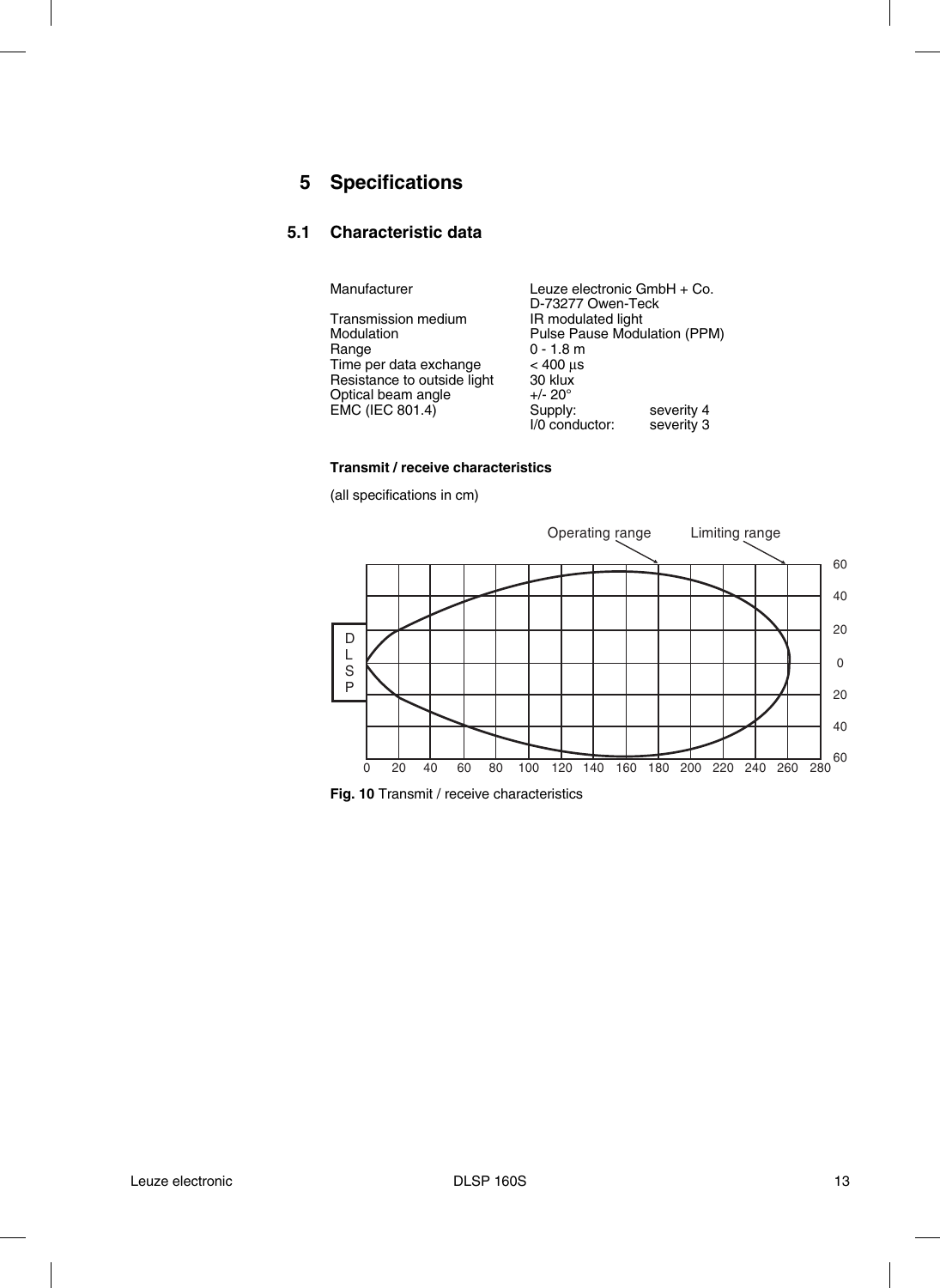#### **5.2 Mechanical data**

Housing Aluminium Surface finish **Anodized** Colour Red/black<br>Dimensions 75 x 55 x 4 Fixture 2 M4 screws<br>Protection class 1996 1997 1998 1998 1998 1998 1999 1998 1999 1999 1999 1999 1999 1999 1999 1999 1999 1999 19

Dimensions 75 x 55 x 45 mm (W x H x D)<br>Terminals Soldered, flat ribbon cable or Terminals Soldered, flat ribbon cable or spring-type<br>
Fixture 2 M4 screws IP 65 (splash water protection)



**5.3 Ambient conditions**

Ambient temperature -20°C to +60°C<br>Storage temperature -30°C to +70°C Storage temperature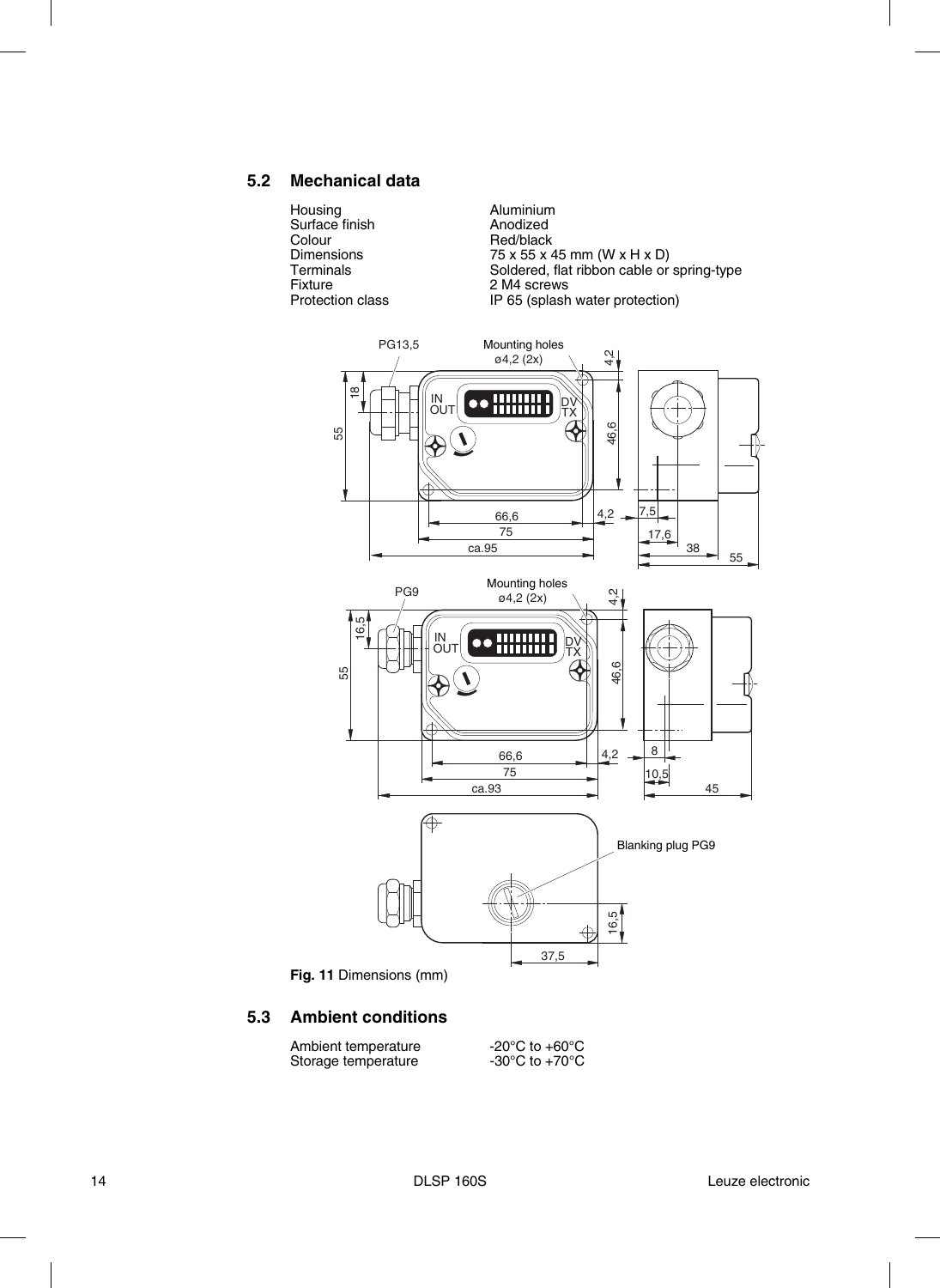#### **5.4 Electrical data**

Supply Operating voltage 16-35V DC<br>
Residual ripple 15% Residual ripple<br>Current consumption

appr. 130 mA (all LEDs on)

 $H$  >= 8 V, L <= 5 V<br>H >= 8 V, L <= 5 V

#### **Inputs**

Data inputs (Data IN) max. 35 V DC, 4.5 mA<br>Transmit (TX) H >= 8 V, L <= 5 V Output enable (OE)



**Fig. 12** Input circuit

#### **Outputs**

Data outputs (DO)

max. load

|                            | High-side driver, short-circuit proof |
|----------------------------|---------------------------------------|
| $H >= UB - 2V, L <= 1.5 V$ |                                       |
| 2 outputs                  | each 250 mA                           |
| 3 outputs                  | each 160 mA                           |
| 4 outputs                  | each 120 mA                           |
| 5 outputs                  | each 100 mA                           |
| 6 outputs                  | each 80 mA                            |
| 7 outputs                  | each 70 mA                            |
| 8 outputs                  | each 60 mA                            |

With a total data output load greater than 0.6 A, the back-up fuse triggers. The supply voltage must be switched off and back on again one time in order to activate the back-up fuse.



**Fig. 13** Output circuit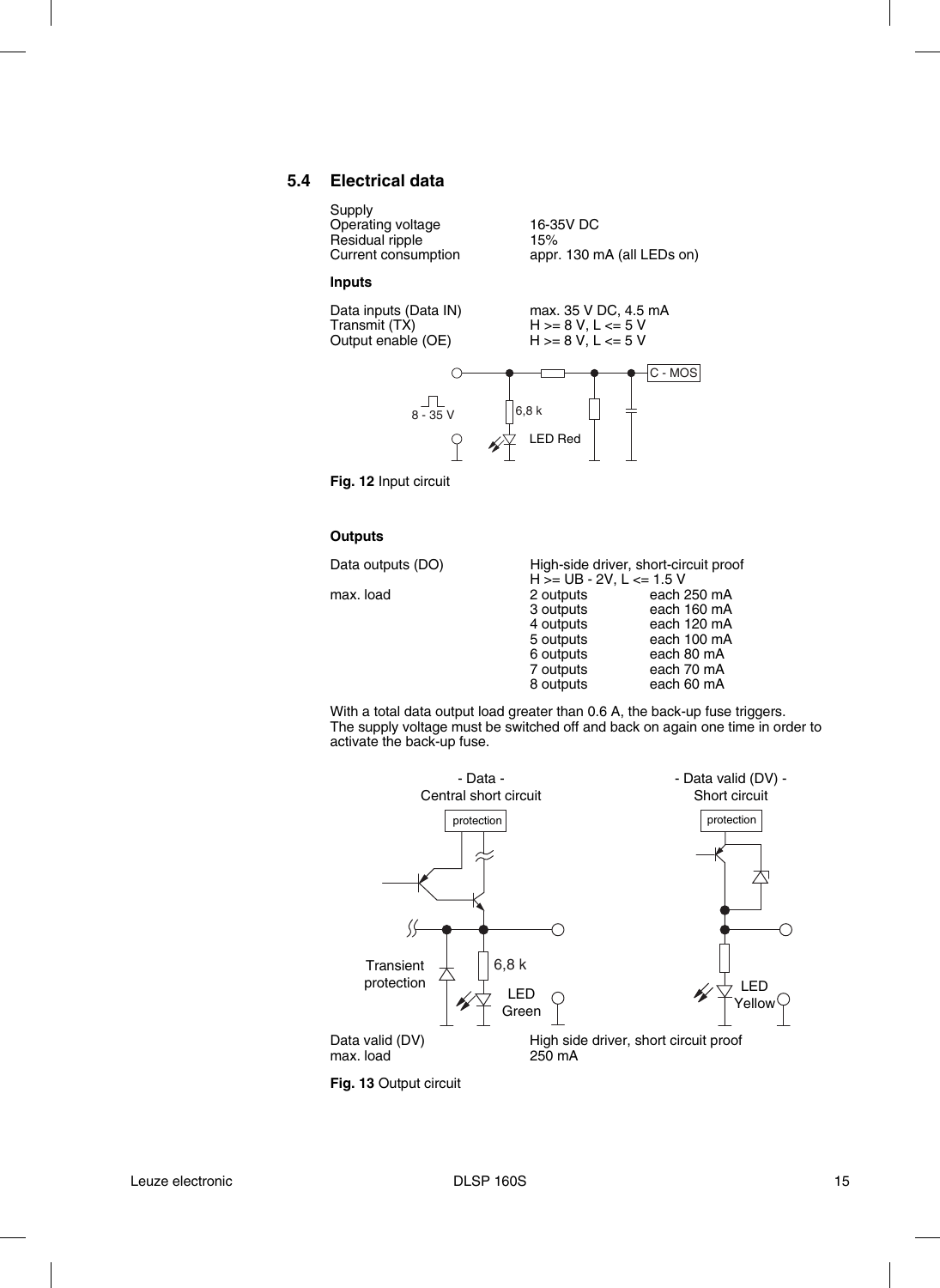# **6 Installation and commissioning**

#### **6.1 Installation**

- **→** Fasten the DLSP in position by tightening two M4 fixing screws with washers and circlips.
- $\rightarrow$  Prepare the connecting cable<br>Cable cross-section 0.14-0.5 mm<sup>2</sup> Cable cross-section<br>Cable outside diameter Cable outside diameter 5 - 9 mm (PG 9) or 13 mm (PG 13.5)<br>Shielding only necessary in case of strong inter only necessary in case of strong interference fields
- ➜ Unscrew the housing
- Guide the connecting cables through the cable glands and solder in accordance with the plug assignment plan or crimp the ribbon cable in the crimping plug or insert the cores in the spring-type terminals and clamp.



Spring-type terminal

**Fig. 14** Plug assignment

| <b>Signal</b>   | <b>Description</b>                 | <b>Assignment</b>               |                 |
|-----------------|------------------------------------|---------------------------------|-----------------|
|                 |                                    | Solder terminal<br>Ribbon cable | Spring terminal |
| <b>PE</b>       | Protective earth                   | 1                               | $\mathbf{1}$    |
| U <sub>B</sub>  | Operating voltage<br>$16 - 35$ VDC | $\overline{c}$                  | 2               |
| <b>GND</b>      | Earth<br>operating voltage         | 3                               | 3               |
| DI <sub>8</sub> | Data input 8                       | 4                               | 4               |
| DI <sub>7</sub> | Data input 7                       | 5                               | 5               |
| DI <sub>6</sub> | Data input 6                       | 6                               | 6               |
| DI <sub>5</sub> | Data input 5                       | $\overline{7}$                  | $\overline{7}$  |
| DI4             | Data input 4                       | 8                               | 8               |
| DI3             | Data input 3                       | 9                               | 9               |
| DI2             | Data input 2                       | 10                              | 10              |
| DI1             | Data input 1                       | 11                              | 11              |
| <b>DV</b>       | Data valid                         | 15                              | 13              |
| DO <sub>8</sub> | Data output 8                      | 16                              | 14              |
| DO <sub>7</sub> | Data output 7                      | 17                              | 15              |
| DO <sub>6</sub> | Data output 6                      | 18                              | 16              |
| DO <sub>5</sub> | Data output 5                      | 19                              | 17              |
| DO <sub>4</sub> | Data output 4                      | 20                              | 18              |
| DO <sub>3</sub> | Data output 3                      | 21                              | 19              |
| DO <sub>2</sub> | Data output 2                      | 22                              | 20              |
| DO <sub>1</sub> | Data output 1                      | 23                              | 21              |
| <b>OE</b>       | Output enable                      | 24                              | 22              |
| <b>TX</b>       | Transmit data                      | 25                              | 23              |
|                 |                                    |                                 | <b>24/NC</b>    |
|                 |                                    |                                 | <b>25/NC</b>    |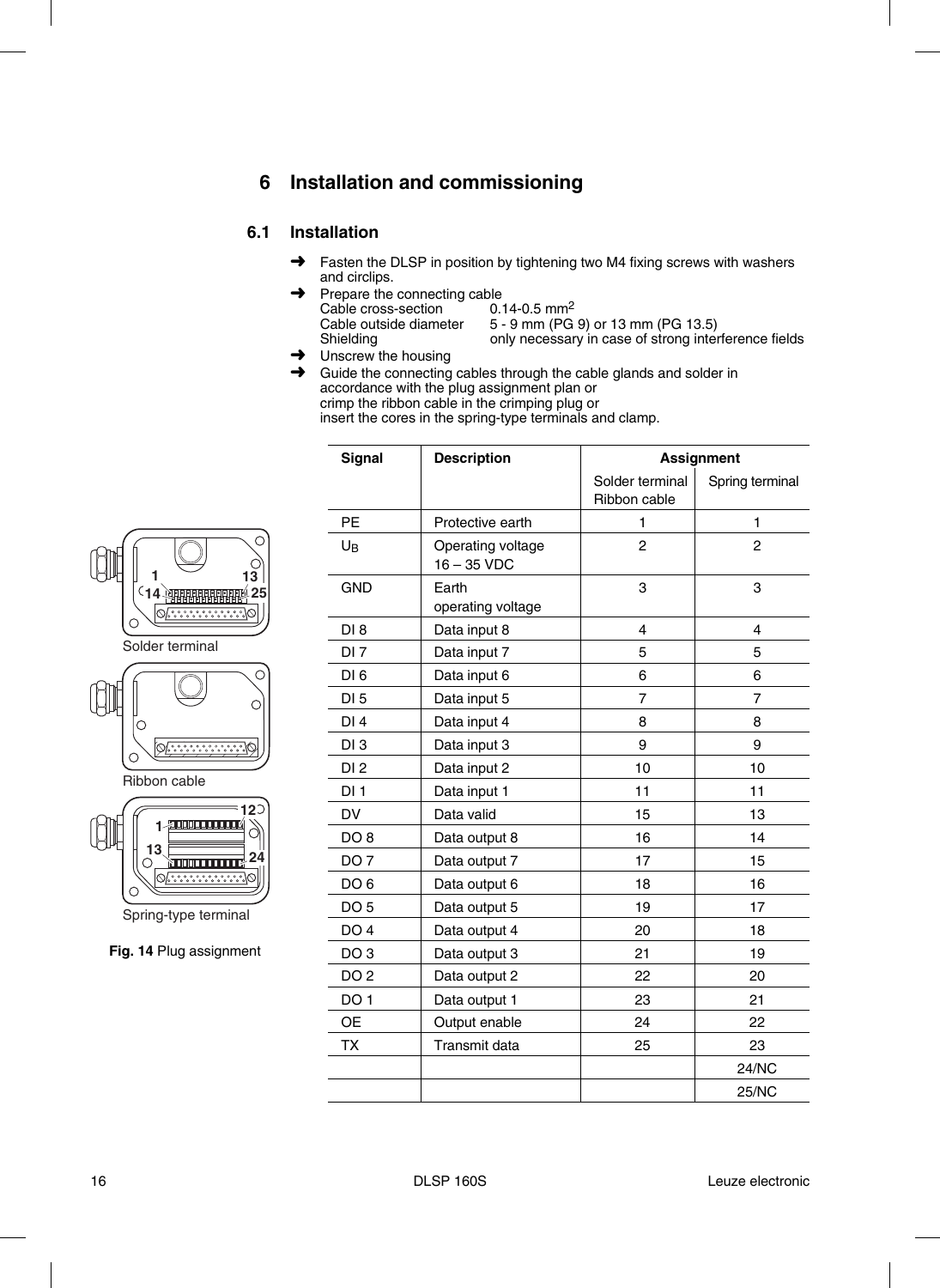#### **6.2 Commissioning**

#### **6.2.1 Setting the DLSP**

- Setting the transmit and receive address.
- **→** Setting the output storage characteristics.



**Fig. 15** Setting the DLSP

#### **6.2.2 Performance test**

- $\rightarrow$  Switch on the supply voltage.
- $\rightarrow$  Apply one or more input signals.
- ➜ Transmit data (input TX at "l").
- The relevant input LEDs light up in red.
- Receive data (input Output enable at "1")
	- Check receiver:
	- the relevant output LEDs light up in green,
	- the "Data valid" display lights up in yellow.
- $\rightarrow$  Repeat the process for the other transmission direction.

#### **6.2.3 Sensitivity adjustment**

- **→** Create the worst transmission conditions which can conceivably occur during use:
	- greatest possible distance,
	- greatest possible lateral offset.
- At the first unit, remove the cover over the potentiometer for sensitivity adjustment.
- $\rightarrow$  Turn the potentiometer as far to the right as it will go.
- **→** Then turn the potentiometer slowly to the left until the display "Data valid" goes out at the unit positioned opposite.
- $\rightarrow$  Turn the potentiometer around back to the right by around 1/4 turn.
- $\rightarrow$  Replace the cover over the potentiometer.
- **→** Repeat the process at the other DLSP.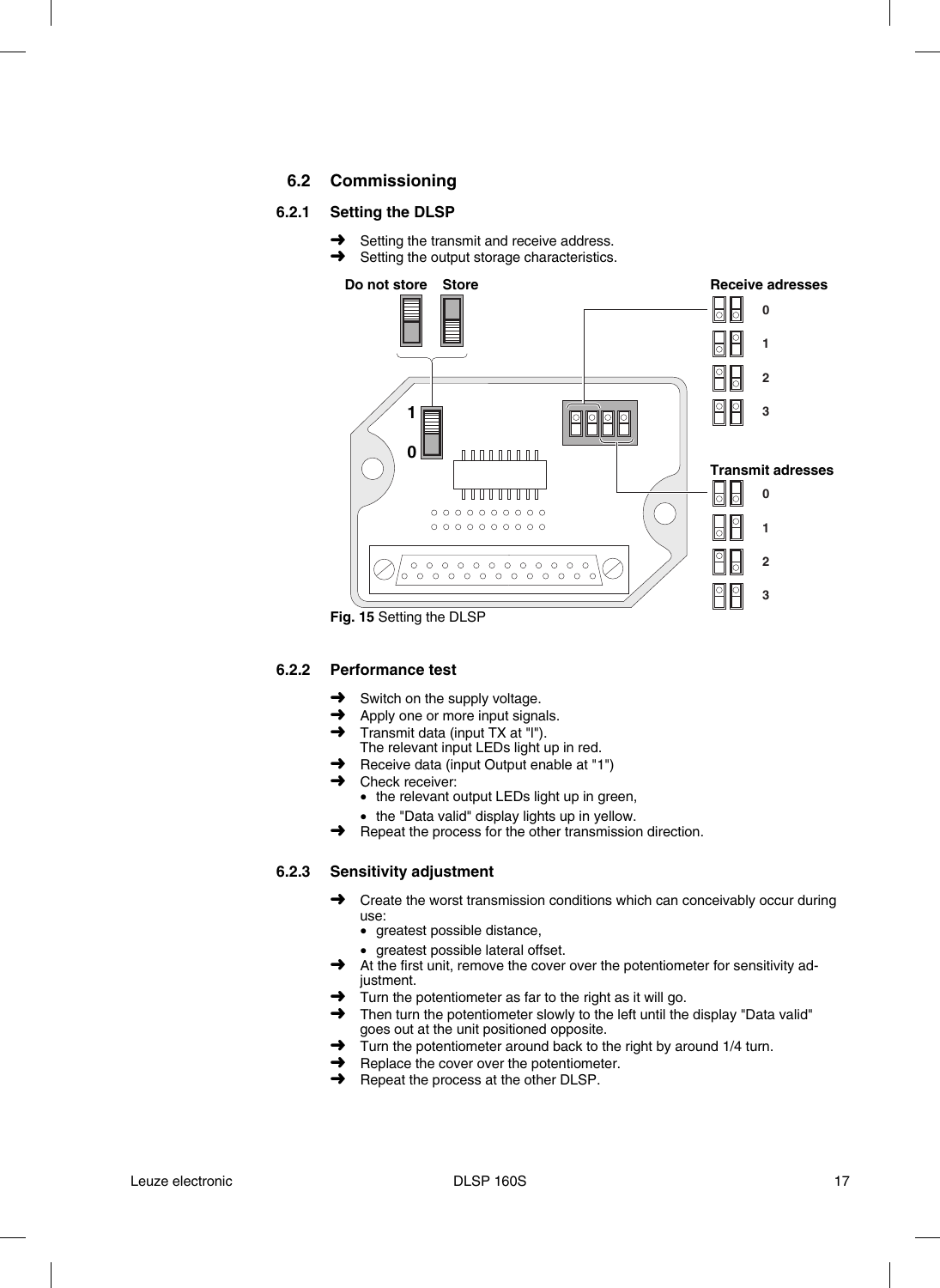# **7 Maintenance**

The DLSP 160 data transmission units are maintenance-free.

**→** Clean the transmit/receive window at the DLSP regularly. For cleaning, use a soft cloth and a cleaning agent (standard commercially available glass cleaner).



### **Attention**

*Do not use aggressive cleaning agents such as thinner or acetone for cleaning the device. These can destroy the window.*

| <b>Fault</b>                               | Possible cause                                                 | Remedy                                                                           |
|--------------------------------------------|----------------------------------------------------------------|----------------------------------------------------------------------------------|
| No data transmission, all LEDs<br>are off. | Power supply fuse has blown.                                   | Check fuses.                                                                     |
|                                            | No power supply.                                               | Check power supply.                                                              |
|                                            | Connection fault.                                              | Check solder, plug-in terminals in the<br>DLSP.                                  |
| No data transmission, some<br>LEDs are on. | Window requires cleaning.                                      | Clean window.                                                                    |
|                                            | Incorrect addressing.                                          | Check transmit and receive addresses at<br>both DLSPs.                           |
|                                            | Sensitivity of receiver incorrectly                            |                                                                                  |
|                                            | adjusted.                                                      | Check settings (page 17)                                                         |
|                                            | No TX signal (the TX LED in the<br>transmitter is not alight). | Check solder and plug-in terminals in the<br>DLSP. Check signalling.             |
|                                            | No OE signal (DV LED is on at<br>the receiver).                | Check solder and plug-in terminals in the<br>DLSP. Check signalling.             |
| No data transmission, LEDs<br>flicker.     | Inadequate shielding.                                          | Check shielding.                                                                 |
|                                            | Electrical earth is connected to<br>housing earth.             | Separate two earth connections.                                                  |
|                                            | Major interference fields in close<br>proximity.               | Provide adequate insulation between<br>DLSP and underlay.                        |
| Transmission error.                        |                                                                | Check transmit and receive addresses at                                          |
|                                            | Influence from parallel or<br>consecutive transmission paths.  | all DLSPS. For every transmission path, a<br>different address must be selected. |
|                                            | Power supply earth is connected<br>to housing.                 | Isolate the power supply earth from the<br>housing.                              |

# **8 Faults and their remedy**